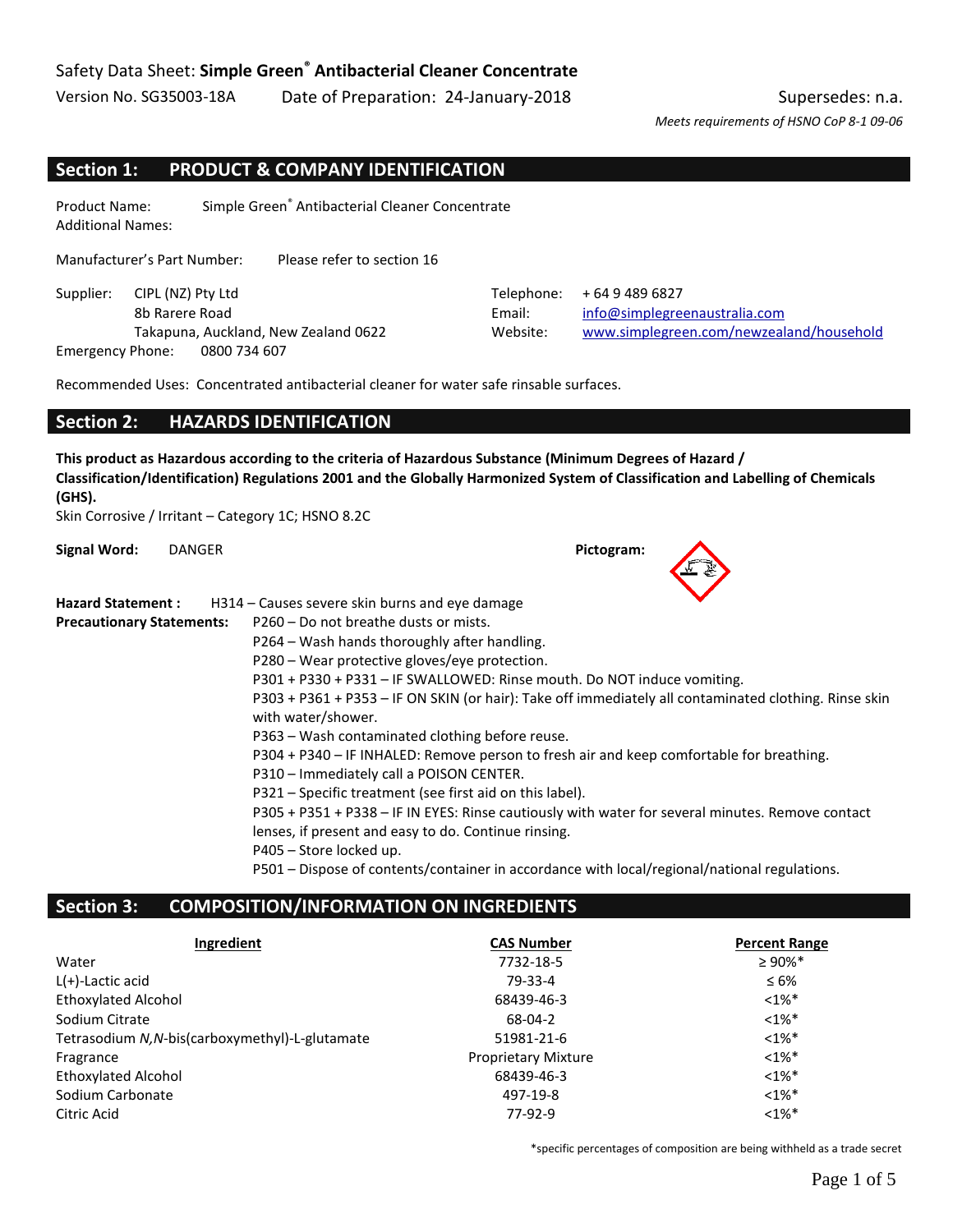*Meets requirements of HSNO CoP 8-1 09-06*

### **Section 4: FIRST AID MEASURES**

- **If Inhaled:** *Immediate and delayed symptoms -* Remove person to fresh air and keep comfortable for breathing. Immediately call a POISON CENTRE (or 0800 734 607 or a doctor). **If on skin:** *Immediate and delayed symptoms –* If on skin (or hair) take off immediately all contaminated clothing. Rinse skin with water/shower. Wash contaminated clothing before reuse. Immediately call a POISON CENTRE (or 0800 734 607 or a doctor).
- **If in eyes:** *Immediate symptoms –* Rinse cautiously with water for several minutes. Remove contact lenses, if present and easy to do. Continue rinsing. Immediately call a POISON CENTRE (or 0800 734 607 or a doctor).
- **If ingested:** *Immediate and delayed symptoms -* Rinse mouth. Do NOT induce vomiting. Immediately call a POISON CENTRE (or 0800 734 607 or a doctor).

**Workplace First Aid Facilities:** Eye Wash Station or treatment recommended. **Advice to Doctor:** Treat symptomatically.

#### **Section 5: FIRE FIGHTING MEASURES**

**Suitable Extinguishing Media:** Use dry chemical, CO2, water spray or "alcohol" foam. Avoid high volume jet water.

Hazards from combustion products: None known.

**Specific hazards arising from chemical:** In event of fire created carbon oxides may be formed.

**Precautions for fire-fighters and special protective clothing:** Firefighters should wear self-contained breathing apparatus and full

fire-fighting turn-out gear.

### **Section 6: ACCIDENTAL RELEASE MEASURES**

**Personal Precautions:** Use Personal Protection Recommended in Section 8

**Environmental Precautions:** Prevent runoff from entering drains, sewers or waterways.

**Method for Containment of large and small releases:** Dike or soak up with inert absorbent material.

**Method for Clean Up of large and small releases:** Dilute with water and rinse into sanitary sewer system or dispose into suitable container.

**Hazardous Substance (Emergency Management) Regulations 2001 requirements:** none.

#### **Section 7: HANDLING AND STORAGE**

**Precautions for safe handling:** Before use carefully read the product label. Use of safe work practices are recommended to avoid eyes or skin contact and inhalation. Observe good personal hygiene, including washing hands before eating. Prohibit eating, drinking and smoking in contaminated area (eg. If container is damaged). Ensure adequate ventilation. Keep out of reach of children. Keep away from heat, sparks, open flame and direct sunlight. Do not pierce any part of the container.

**Conditions for safe storage:** Store in cool, dry, well-ventilated area, removed from oxidizing agents, acids and foodstuffs. Ensure containers are adequately labeled and protected from physical damage when not in use. Do not store at temperatures above 109°F (42.7°C). If separation occurs, mix the product for reconstitution.

## **Section 8: EXPOSURE CONTROLS / PERSONAL PROTECTION**

**Workplace Exposure Standards:** No components listed with Work Safe New Zealand WES / TWA / STEL. **Engineering Controls:** Not applicable

**Individual Protection Measures / Personal Protective Equipment (PPE)**

Eye Contact: Use any type of protective glasses or eyewear if splashing or spray-back is likely.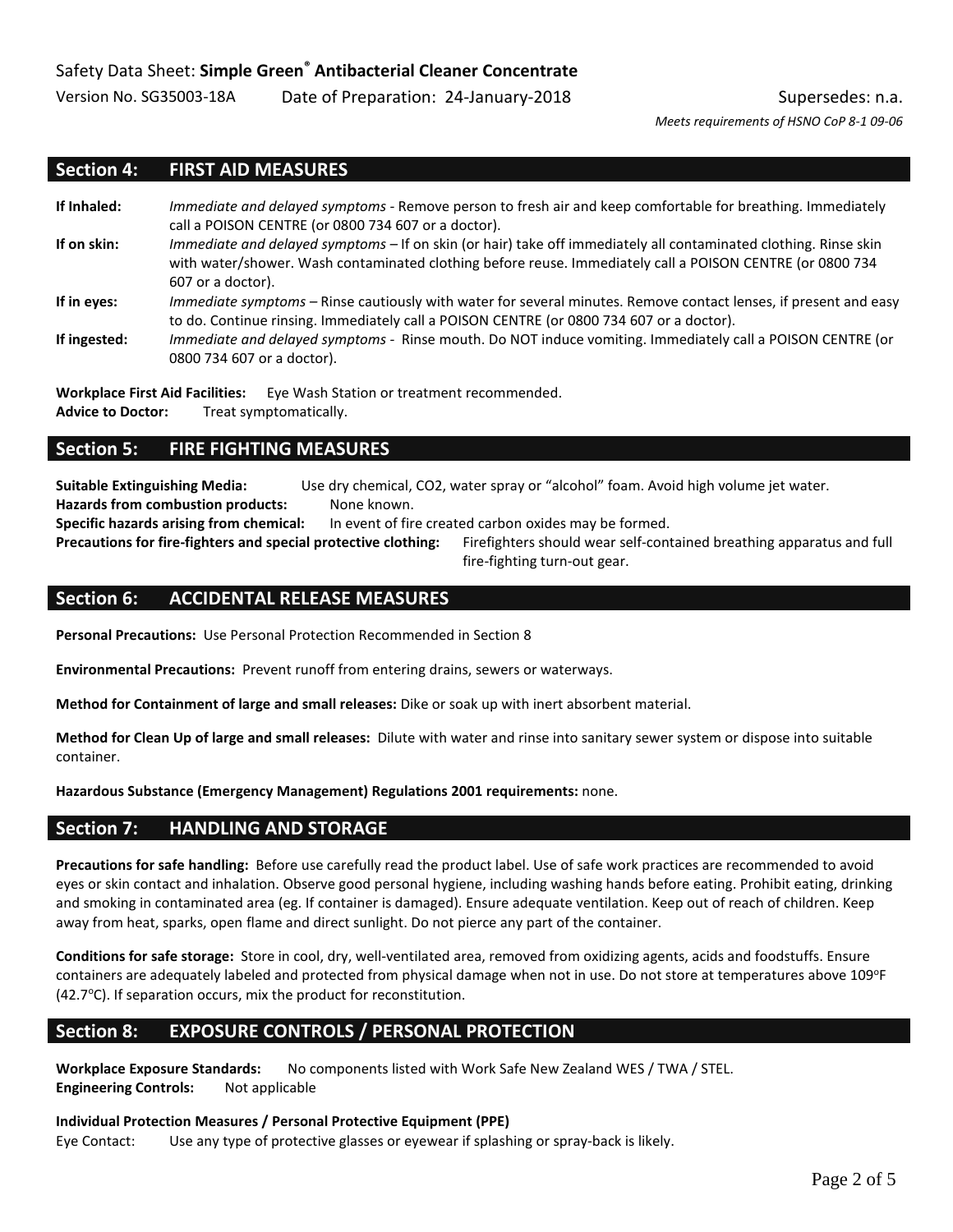*Meets requirements of HSNO CoP 8-1 09-06*

### **Section 8: EXPOSURE CONTROLS / PERSONAL PROTECTION - continued**

Respiratory: Use in well ventilated areas with adequate airflow. Skin Contact: Use protective gloves (any material). General Hygiene Considerations: Wash thoroughly after handling and before eating or drinking.

### **Section 9: PHYSICAL AND CHEMICAL PROPERTIES**

| Appearance:                                    |                          | Colorless                       |                                                                     | Odour:                            | Added Eucalyptus odour                       |
|------------------------------------------------|--------------------------|---------------------------------|---------------------------------------------------------------------|-----------------------------------|----------------------------------------------|
| <b>Physical State:</b>                         |                          | Liquid                          |                                                                     | <b>Odour Threshold:</b>           | Not determined                               |
| <b>Boiling Point:</b>                          |                          | 101°C (213.8°F)                 |                                                                     | <b>Flash Point:</b>               | non-flammable                                |
| <b>Freezing Point:</b>                         |                          | $0^{\circ}$ C (32 $^{\circ}$ F) |                                                                     | Flammability:                     | Non flammable                                |
|                                                | <b>Specific Gravity:</b> | $1.00 - 1.03$                   |                                                                     | <b>Autoignition Temperature:</b>  | Non flammable                                |
|                                                | <b>Evaporation Rate:</b> | Not determined                  |                                                                     | <b>Decomposition Temperature:</b> | $109^{\circ}F$                               |
|                                                | <b>Vapor Pressure:</b>   | Not determined                  |                                                                     | Density:                          | $8.34 - 8.59$ lb/gal                         |
| <b>Vapor Density:</b>                          |                          | Not determined                  |                                                                     | <b>Water Solubility:</b>          | 100%                                         |
| pH:                                            |                          | $2.0 - 4.0$                     |                                                                     | <b>Partial Coefficient:</b>       | not determined                               |
| SCAQMD 304-91 / EPA 24:<br>VOCs:<br>Not tested |                          |                                 |                                                                     |                                   |                                              |
|                                                | CARB Method 310**:       | 2.3 g/L                         | $0.019$ lb/gal                                                      | 0.23%                             | **Water & fragrance exemption in calculation |
|                                                | SCAQMD Method 313:       | Not tested                      |                                                                     |                                   |                                              |
| <b>Nutrient Content:</b>                       |                          | Phosphorous 0.00%               |                                                                     |                                   |                                              |
| <b>Information on flammable materials:</b>     |                          |                                 | Volume of ingredients in product prevent it from becoming flammable |                                   |                                              |

# **Section 10: STABILITY AND REACTIVITY**

Reactivity: Non-reactive Conditions to avoid: Excessive heat or cold. Hazardous decomposition products: Normal products of combustion – CO, CO2. Possibility of hazardous reactions: None known

Chemical Stability: Stable under normal conditions  $21^{\circ}$ C (70°F) and 14.7 psig (760 mmHg) Incompatible materials: Do not mix with oxidizers, acids, bathroom cleaners or disinfecting agents.

### **Section 11: TOXICOLOGICAL INFORMATION**

Acute

Acute Toxicity: Oral LD<sub>50</sub> (rat)  $>$  5 g/kg body weight Dermal LD<sub>50</sub> (rabbit)  $>$  5 g/kg body weight Calculated via OECD Harmonized Integrated Classification System for Human Health & Environmental Hazards of Chemical Substances and Mixtures

Chronic There have been no reports of health effects arising from long term exposure to the ingredients found within this product.

#### **Possible Routes of exposure** –

| <b>Skin corrosion/irritation:</b> | Skin Corrosive (GHS hazard category 1C).                          |
|-----------------------------------|-------------------------------------------------------------------|
| Eye damage/irritation:            | Eye Corrosive (subpart to GHS skin corrosive hazard category 1C). |
| <b>Germ Cell Mutagenicity:</b>    | No ingredients trigger or classify under this category.           |
| Carcinogenicity:                  | No ingredients trigger or classify under this category.           |
| <b>Reproductive toxicity:</b>     | No ingredients trigger or classify under this category.           |
| <b>STOT-Single Exposure:</b>      | No ingredients trigger or classify under this category.           |
| STOT-repeated exposure:           | No ingredients trigger or classify under this category.           |
| <b>Aspiration hazard:</b>         | No ingredients trigger or classify under this category.           |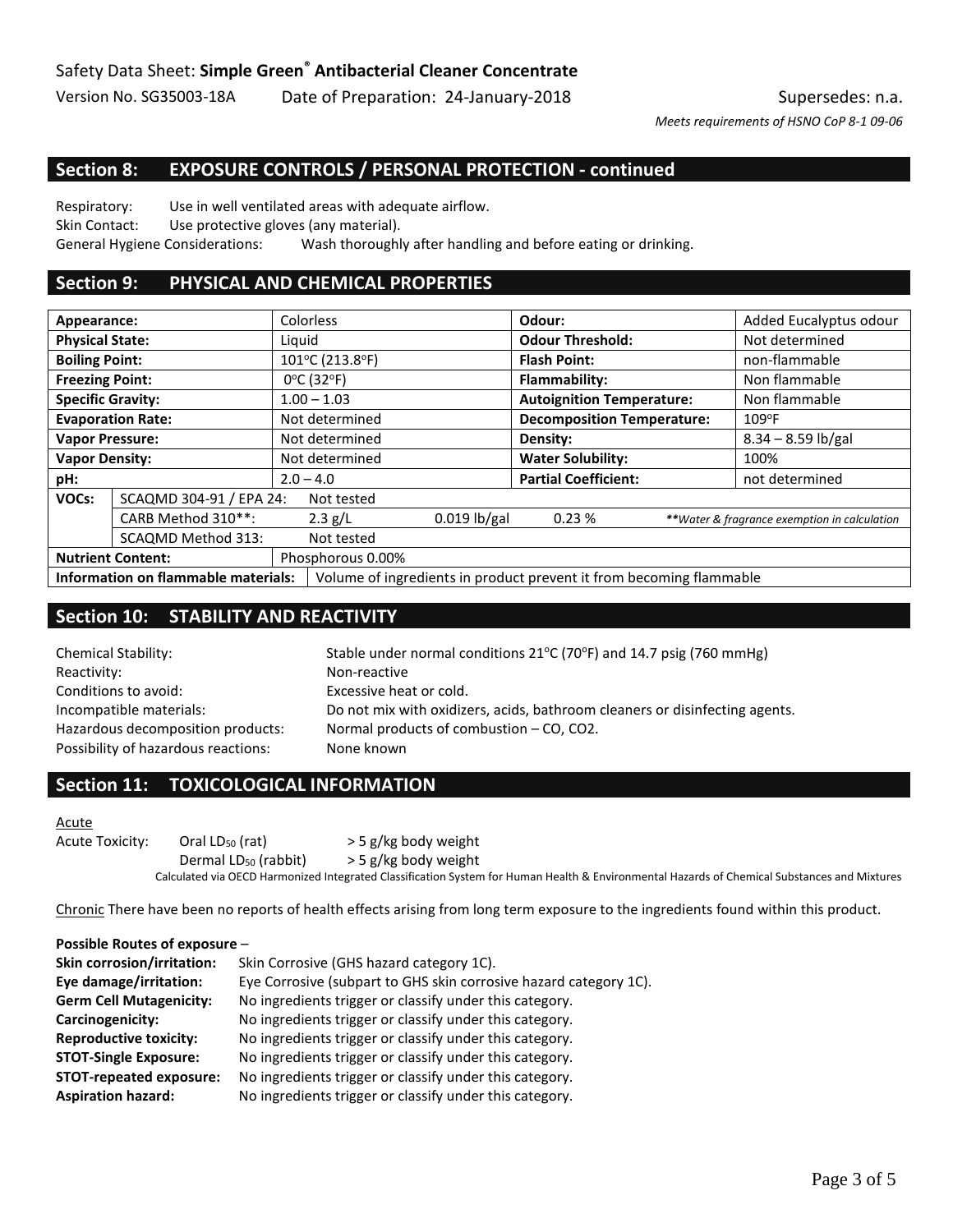*Meets requirements of HSNO CoP 8-1 09-06*

### **Section 11: TOXICOLOGICAL INFORMATION - continued**

**Likely routes of exposure:** Inhalation – Overexposure may cause headache. Skin contact – causes damage. Eye contact – causes damage. Ingestion – May cause upset stomach.

*Symptoms related to the physical, chemical and toxicological characteristics:* no symptoms expected under typical use conditions. *Delayed and immediate effects and or chronic effects from short term exposure:* no symptoms expected under typical use conditions. *Delayed and immediate effects and or chronic effects from long term exposure:* headache, dry skin, or skin irritation may occur. *Interactive effects:* Not known.

### **Section 12: ECOLOGICAL INFORMATION**

| Acute Ecotoxicity:<br><b>Chronic Ecotoxicty:</b>                | Does not classify under the criteria of HSNO or GHS<br>Does not classify under the criteria of HSNO or GHS |  |
|-----------------------------------------------------------------|------------------------------------------------------------------------------------------------------------|--|
| <b>Environmental Effect Levels:</b>                             | None                                                                                                       |  |
| <b>Aquatic Toxicity:</b>                                        | Low, based on aquatic profile                                                                              |  |
| Terrestrial Toxicity:                                           | Low, based on toxicology profile                                                                           |  |
| Persistence and degradability:<br>Mobility:<br>Bioaccumulation: | Biodegradable based on formula profile<br>No data<br>No data                                               |  |

#### **Section 13: DISPOSAL CONSIDERATIONS**

- **Unused Product:** Deposit product in a landfill (if solidified), incinerator, or a sewage facility for treatment and disposal; or, discharge product into the environment so that, after reasonable mixing, the concentration of the substance in an environmental medium does not exceed any tolerable exposure limits.
- **Used Product:** Used product may contain chemicals that will classify this waste as hazardous. Be sure to assess used product contaminants. Deposit used product in a landfill (if solidified), incinerator, or a sewage facility for treatment and disposal; or, discharge product into the environment so that, after reasonable mixing, the concentration of the substance in an environmental medium does not exceed any tolerable exposure limits.
- **Contaminated objects :** Rinseable-recyclable objects can be rinsed and offered for recycling or disposed of in landfills. Nonrinseable objects should be disposed of to landfills.

Empty Containers: Triple-rinse with water and offer for recycling if available in your area.

Never dispose of used degreasing rinsates into lakes, streams, and open bodies of water or storm drains.

#### **Section 14: TRANSPORT INFORMATION**

| NZTA:            | UN 3265 Corrosive liquid, acidic, organic, n.o.s. (lactic acid), III, 8 |                                       |                                                          |  |
|------------------|-------------------------------------------------------------------------|---------------------------------------|----------------------------------------------------------|--|
| IMO / IDMG:      | UN 3265 Corrosive liquid, acidic, organic, n.o.s. (lactic acid), III, 8 |                                       |                                                          |  |
| ICAO/ IATA:      | UN 3265 Corrosive liquid, acidic, organic, n.o.s. (lactic acid), III, 8 |                                       |                                                          |  |
| ADR/RID:         | UN 3265 Corrosive liquid, acidic, organic, n.o.s. (lactic acid), III, 8 |                                       |                                                          |  |
| U.N. Number      | UN 3265                                                                 | <b>Proper Shipping Name:</b>          | Corrosive liquid, acidic, organic, n.o.s. (lactic acid)  |  |
| DG Class         | 8                                                                       | Marine Pollutant:                     | No.                                                      |  |
| Subsidiary Risks | None Allocated                                                          | <b>HAZCHEM Code:</b>                  | Unknown                                                  |  |
| Packing Group    | Ш                                                                       | <b>Special Precautions for Users:</b> | Check regulation for limited quantity (size) exemptions. |  |